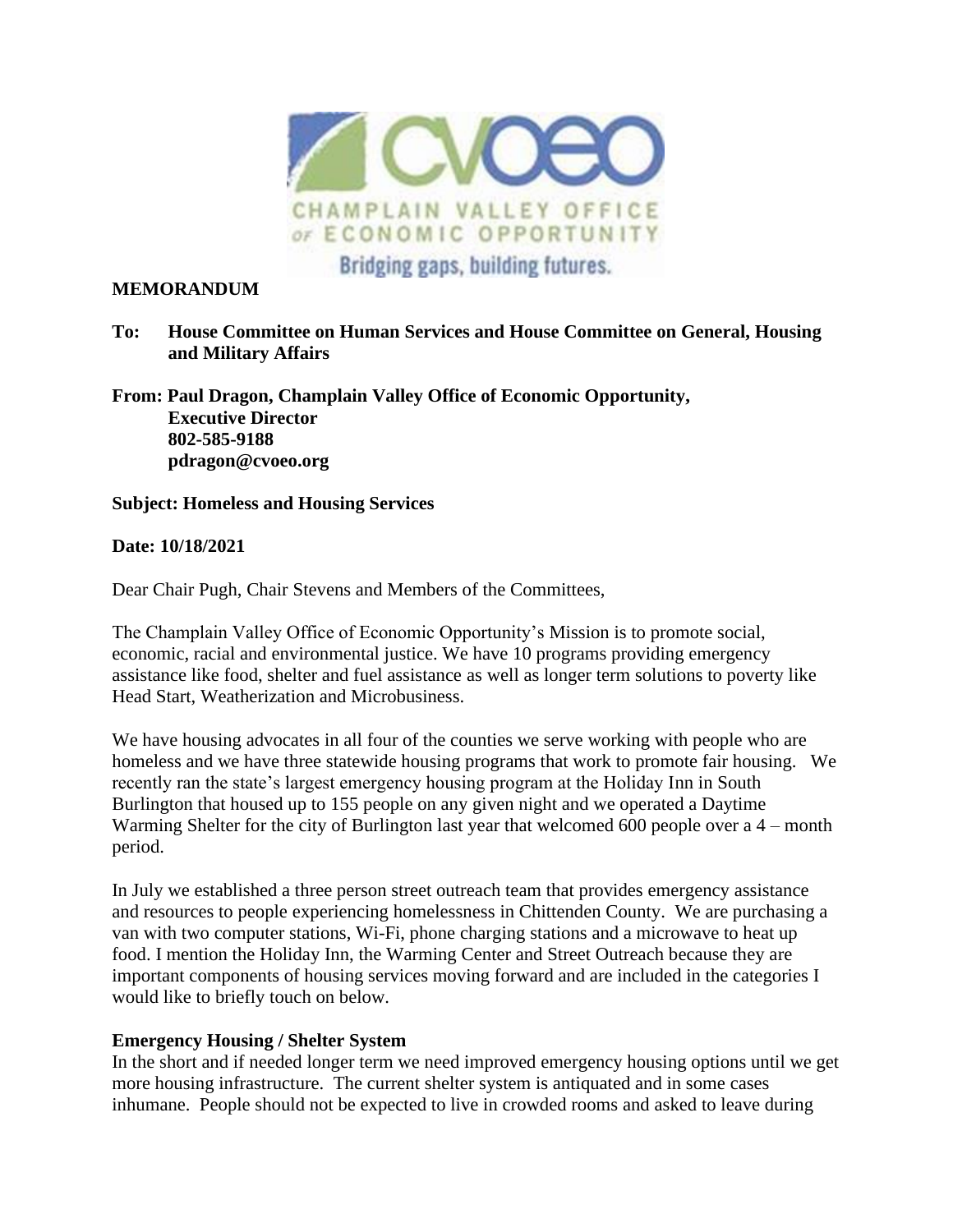the day only to come back in the evening, line up and hope for a bed. We need single residency occupancy shelters where everyone gets their own room in trauma informed spaces with housing and healthcare resources on site. These should be low-barrier shelters based on behavior. People should not be screened or have to take breathalyzer tests to enter. This model is better in terms of public health as we should do everything possible to limit infectious disease whether it is COVID, tuberculosis or the flu. Better emergency housing will also provide more dignity, safety and personal space that will help people to stabilize and move more quickly into permanent housing with a better chance of success.

## **Shelter System needs to be fully supported**

The shelter system not only needs physical upgrades the staff also need higher pay and excellent benefits. Shelter employees across the State are working with the most vulnerable Vermonters and are often filling in for medical staff. At the Holiday Inn we had several medically comprised people including two elderly Vermonters who often soiled themselves and needed to be cleaned and an amputee whose leg needed constant care and often bled. Why is the healthcare system so well-funded with procedures costing thousands of dollars and administrators getting exorbitant salaries while some shelter staff are paid less than 15 dollars per hour and get no benefits? After all it is these organizations and individuals who keep people safe, fed, cared for and out of the hospital.

## **Additional Shelter Capacity in the Short- term**

Until the current shelter system is enhanced and expanded and until there is more permanent housing in place we need to develop regional single residency occupancy buildings operated by a service provider with integrated supports from the nonprofit community. These could be dorms or converted buildings. The state has property. BGS could make these arrangements as they did during COVID. After all, Homelessness is its own kind of pandemic. We could also relieve the pressure on hotels and the roller coaster ride we put residents through as the date of their exit goes up then down. These could be developed in areas with the highest rates of homelessness.

### **We need to deploy our full system of care**

Medical - Many of the unhoused are medically compromised and have chronic health conditions. We need to better use the community care beds all around the State many of which are not fully utilized. This includes nursing homes. We also need more resources and financial support from the medical care system because housing service providers' focus on the social determinants of health along with the day to day healthcare of their guests and this saves both the taxpayer and the medical system in terms of very high chronic and emergency care costs.

Mental Health - The designated agency system is well funded state wide compared to the shelter system yet it is difficult to get mental health services on site at a shelter or in the street for people who are homeless. The mental health agencies in some areas do not do housing case management and are not part of the Coordinated Entry System so people with mental health needs who are homeless are not referred to them through Coordinated Entry. Coordinate Entry is the avenue to get people housed in this State. This should change and the designated agencies should be fully mobilized to do housing case management and this should be a condition of their funding.